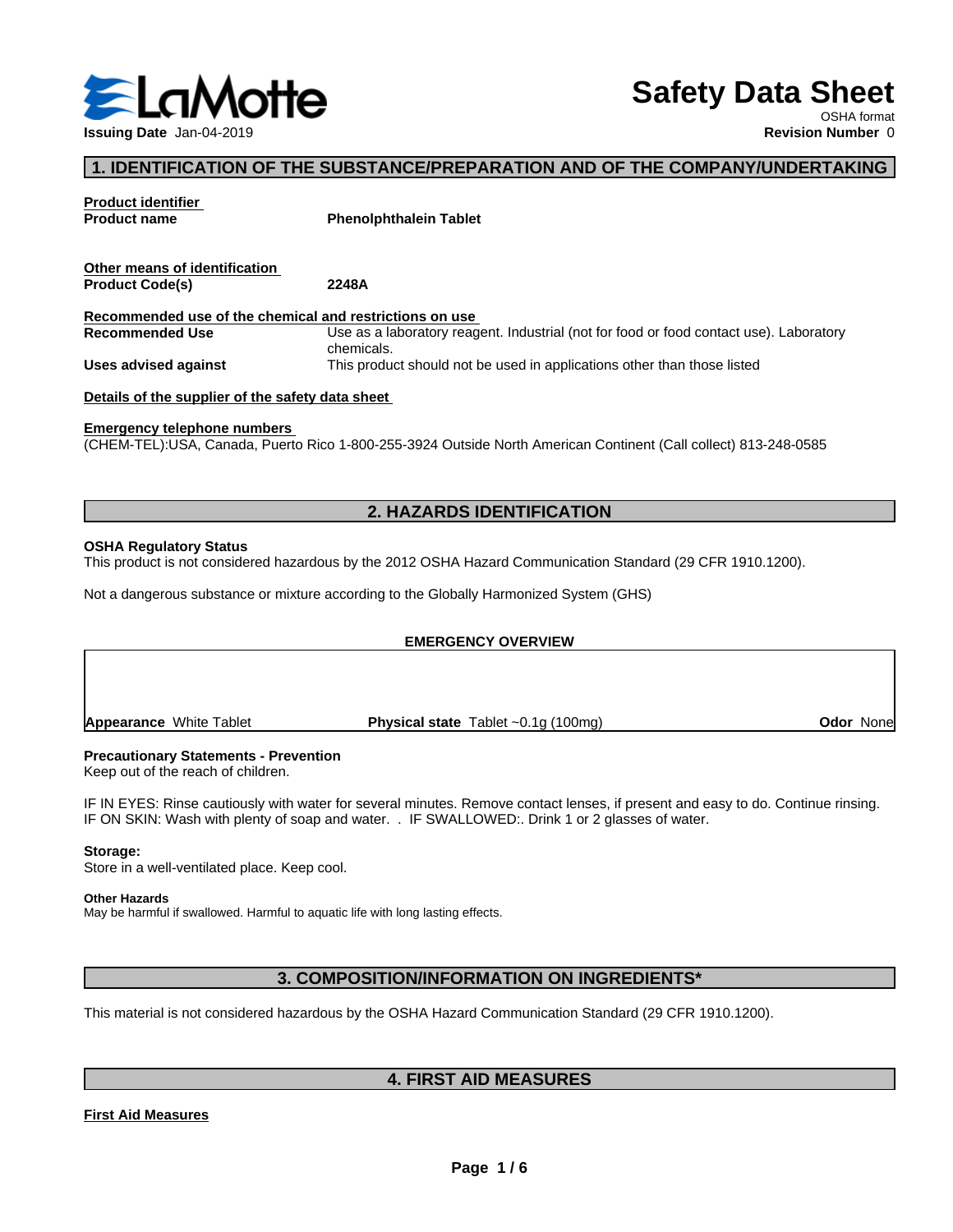| <b>5. FIREFIGHTING MEASURES</b> |                                                                                                                                                                             |  |
|---------------------------------|-----------------------------------------------------------------------------------------------------------------------------------------------------------------------------|--|
| Ingestion                       | Drink plenty of water. Consult a physician if necessary.                                                                                                                    |  |
| <b>Inhalation</b>               | Remove to fresh air.                                                                                                                                                        |  |
| <b>Skin contact</b>             | Wash off immediately with soap and plenty of water for at least 15 minutes. Take off<br>contaminated clothing and wash before reuse. If symptoms persist, call a physician. |  |
| Eye contact                     | Rinse immediately with plenty of water, also under the eyelids, for at least 15 minutes. If<br>symptoms persist, call a physician.                                          |  |
| <b>General advice</b>           | Show this safety data sheet to the doctor in attendance. Keep out of reach of children.                                                                                     |  |
|                                 |                                                                                                                                                                             |  |

 $\overline{\phantom{a}}$  ,  $\overline{\phantom{a}}$  ,  $\overline{\phantom{a}}$  ,  $\overline{\phantom{a}}$  ,  $\overline{\phantom{a}}$  ,  $\overline{\phantom{a}}$  ,  $\overline{\phantom{a}}$  ,  $\overline{\phantom{a}}$  ,  $\overline{\phantom{a}}$  ,  $\overline{\phantom{a}}$  ,  $\overline{\phantom{a}}$  ,  $\overline{\phantom{a}}$  ,  $\overline{\phantom{a}}$  ,  $\overline{\phantom{a}}$  ,  $\overline{\phantom{a}}$  ,  $\overline{\phantom{a}}$ 

#### **Suitable extinguishing media**

Dry chemical, CO 2, water spray or alcohol-resistant foam.

#### **Protective equipment and precautions for firefighters**

As in any fire, wear self-contained breathing apparatus pressure-demand, MSHA/NIOSH (approved or equivalent) and full protective gear.

#### **6. ACCIDENTAL RELEASE MEASURES**

#### **Personal precautions, protective equipment and emergency procedures**

**Personal precautions Avoid contact with eyes, skin and clothing.** 

**Environmental precautions** See Section 12 for additional Ecological Information. Beware of vapors accumulating to form explosive concentrations. Vapors can accumulate in low areas.

#### **Methods and material for containment and cleaning up**

**Methods for containment** Sweep up in a manner that does not dispurse dust and shovel into suitable containers for disposal.

**Methods for cleaning up** After cleaning, flush away traces with water.

#### **7. HANDLING AND STORAGE**

**Precautions for safe handling**

Handling **Handling Avoid contact with eyes, skin and clothing. Handle in accordance with good industrial** hygiene and safety practice. Do not taste or swallow. Do not eat, drink, or smoke when using this product.

#### **Conditions for safe storage, including any incompatibilities**

**Storage:** Keep container tightly closed in a dry and well-ventilated place. Protect from moisture. Keep out of the reach of children.

**Incompatible Products** Strong oxidizing agents. Strong acids.

#### **8. EXPOSURE CONTROLS/PERSONAL PROTECTION**

**Control parameters**

#### **Appropriate engineering controls**

#### **Engineering Measures** Showers

Eyewash stations Ventilation systems.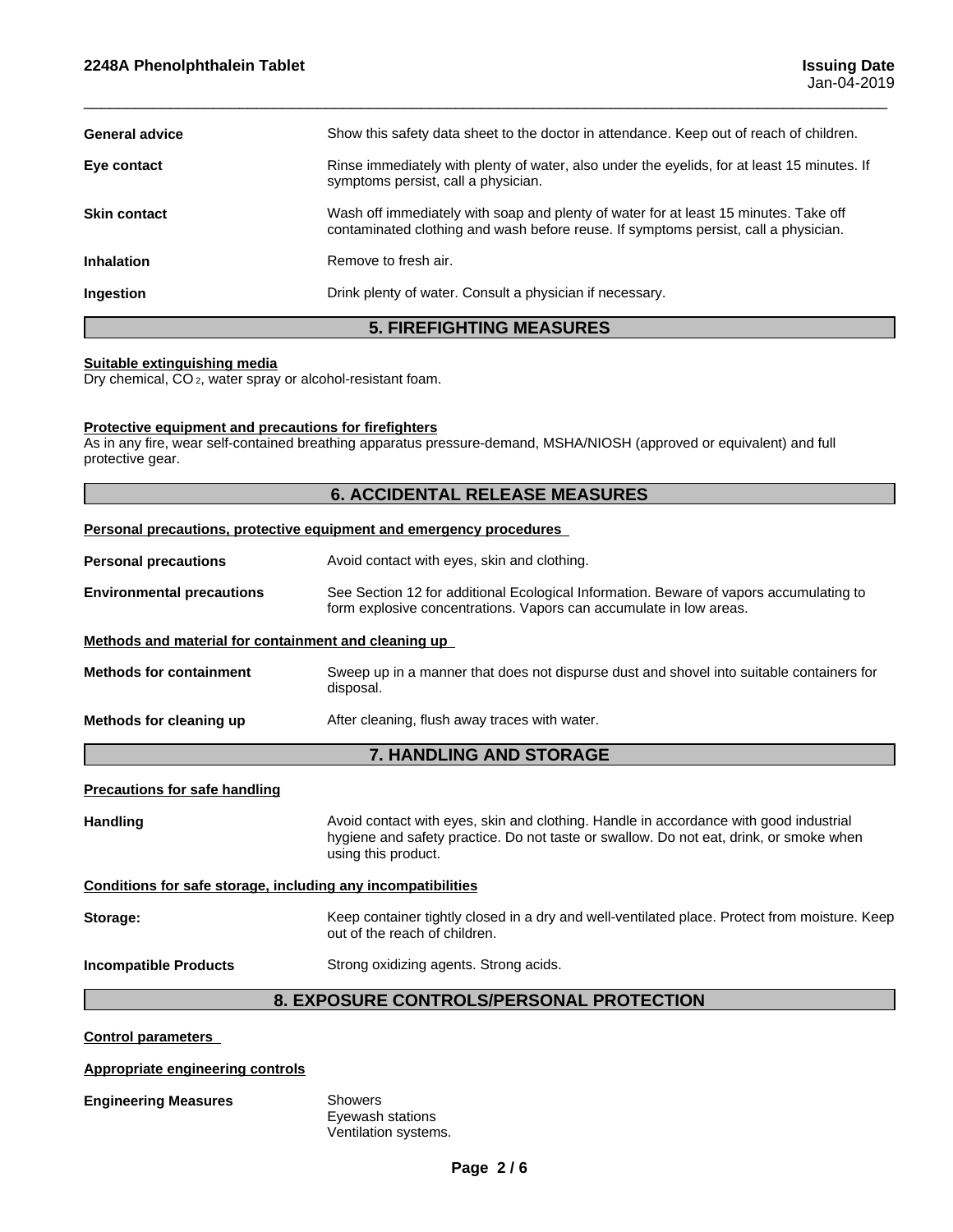#### **Individual protection measures, such as personal protective equipment**

| <b>Eye/Face Protection</b>    | Wear safety glasses with side shields (or goggles).                                                                                                           |
|-------------------------------|---------------------------------------------------------------------------------------------------------------------------------------------------------------|
| Skin and body protection      | Protective gloves.                                                                                                                                            |
| <b>Respiratory protection</b> | None required under normal usage. If exposure limits are exceeded or irritation is<br>experienced, NIOSH/MSHA approved respiratory protection should be worn. |
| <b>Hygiene Measures</b>       | Wash thoroughly after handling.                                                                                                                               |

# **9. PHYSICAL AND CHEMICAL PROPERTIES**

 $\overline{\phantom{a}}$  ,  $\overline{\phantom{a}}$  ,  $\overline{\phantom{a}}$  ,  $\overline{\phantom{a}}$  ,  $\overline{\phantom{a}}$  ,  $\overline{\phantom{a}}$  ,  $\overline{\phantom{a}}$  ,  $\overline{\phantom{a}}$  ,  $\overline{\phantom{a}}$  ,  $\overline{\phantom{a}}$  ,  $\overline{\phantom{a}}$  ,  $\overline{\phantom{a}}$  ,  $\overline{\phantom{a}}$  ,  $\overline{\phantom{a}}$  ,  $\overline{\phantom{a}}$  ,  $\overline{\phantom{a}}$ 

#### **Information on basic physical and chemical properties**

| <b>Physical state</b><br>Appearance<br>Color | Tablet ~0.1g (100mg)<br><b>White Tablet</b><br>White | Odor             | None |  |
|----------------------------------------------|------------------------------------------------------|------------------|------|--|
| <b>Property</b>                              | <b>Values</b>                                        | Remarks • Method |      |  |
| рH                                           |                                                      |                  |      |  |
| Melting point / freezing point               | No information available                             |                  |      |  |
| Boiling point / boiling range                | No information available                             |                  |      |  |
| <b>Flash point</b>                           | Not Applicable                                       |                  |      |  |
| <b>Evaporation rate</b>                      |                                                      |                  |      |  |
| <b>Flammability (solid, gas)</b>             | No information available                             |                  |      |  |
| <b>Flammability Limit in Air</b>             |                                                      |                  |      |  |
| <b>Upper flammability limit:</b>             | No information available                             |                  |      |  |
| Lower flammability limit:                    | No information available                             |                  |      |  |
| Vapor pressure                               | No information available                             |                  |      |  |
| <b>Vapor density</b>                         | No information available                             |                  |      |  |
| <b>Specific gravity</b>                      | No information available                             |                  |      |  |
| <b>Water solubility</b>                      | No information available                             |                  |      |  |
| Solubility in other solvents                 | No information available                             |                  |      |  |
| <b>Partition coefficient</b>                 | No information available                             |                  |      |  |
| <b>Autoignition temperature</b>              | No information available                             |                  |      |  |
| <b>Decomposition temperature</b>             | No information available                             |                  |      |  |
| <b>Kinematic viscosity</b>                   | No information available                             |                  |      |  |
| <b>Dynamic viscosity</b>                     | No information available                             |                  |      |  |
| <b>Explosive properties</b>                  | No information available                             |                  |      |  |
| <b>Oxidizing properties</b>                  | No information available                             |                  |      |  |
| <b>Other Information</b>                     |                                                      |                  |      |  |
| <b>Softening point</b>                       | No information available                             |                  |      |  |
| <b>Molecular weight</b>                      | No information available                             |                  |      |  |
| <b>VOC Content (%)</b>                       | No information available                             |                  |      |  |
| <b>Density</b>                               | No information available                             |                  |      |  |
| <b>Bulk density</b>                          | No information available                             |                  |      |  |

# **10. STABILITY AND REACTIVITY**

| <b>Stability</b><br><b>Hazardous polymerization</b> | Stable under recommended storage conditions. Stability decreases in the presence of<br>moisture.<br>Hazardous polymerization does not occur. |
|-----------------------------------------------------|----------------------------------------------------------------------------------------------------------------------------------------------|
| <b>Conditions to avoid</b>                          | Moisture. Excessive heat.                                                                                                                    |
| Incompatible materials                              | Strong oxidizing agents. Strong acids.                                                                                                       |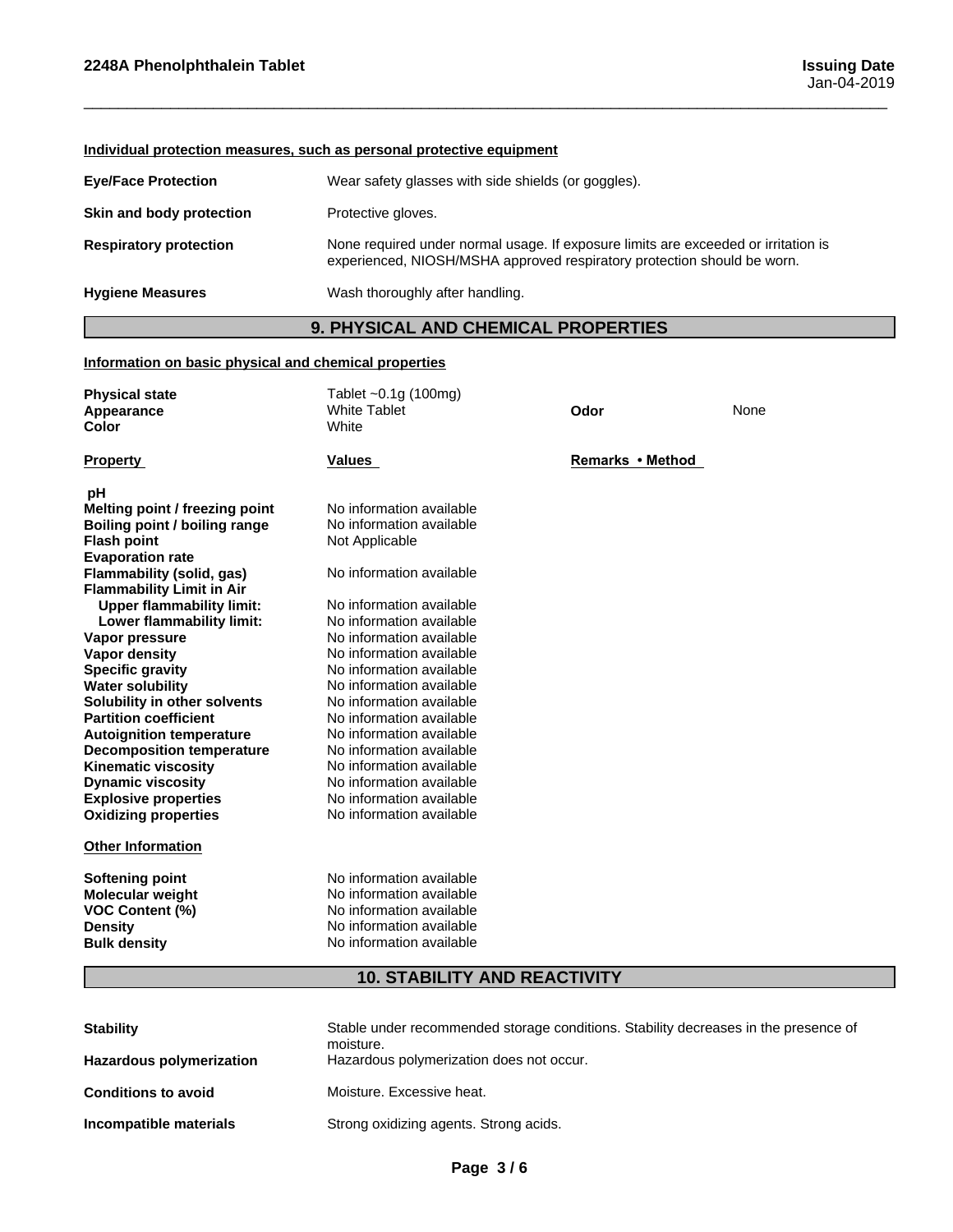**Hazardous decomposition products** Hazardous decomposition products formed under fire conditions -. Hydrogen chloride. Potassium Oxides.

#### **11. TOXICOLOGICAL INFORMATION**

 $\overline{\phantom{a}}$  ,  $\overline{\phantom{a}}$  ,  $\overline{\phantom{a}}$  ,  $\overline{\phantom{a}}$  ,  $\overline{\phantom{a}}$  ,  $\overline{\phantom{a}}$  ,  $\overline{\phantom{a}}$  ,  $\overline{\phantom{a}}$  ,  $\overline{\phantom{a}}$  ,  $\overline{\phantom{a}}$  ,  $\overline{\phantom{a}}$  ,  $\overline{\phantom{a}}$  ,  $\overline{\phantom{a}}$  ,  $\overline{\phantom{a}}$  ,  $\overline{\phantom{a}}$  ,  $\overline{\phantom{a}}$ 

**Information on likely routes of exposure**

**Component identification**

**Information on toxicological effects**

**ATEmix (oral)** 2,632.00 mg/kg

#### **12. ECOLOGICAL INFORMATION**

**Ecotoxicity** 

Harmful to aquatic life with long lasting effects

#### **Persistence and degradability**

No information available.

#### **Bioaccumulation/Accumulation**

No information available.

| <b>13. DISPOSAL CONSIDERATIONS</b> |                                                                                                                                                     |  |
|------------------------------------|-----------------------------------------------------------------------------------------------------------------------------------------------------|--|
| <b>Disposal Methods</b>            | Dispose of waste product or used containers according to local regulations. Dispose of<br>contents/containers in accordance with local regulations. |  |
| Contaminated packaging             | Do not reuse empty containers.                                                                                                                      |  |

# **14. TRANSPORT INFORMATION**

| <u>DOT</u>      | Not regulated |
|-----------------|---------------|
| <b>TDG</b>      | Not regulated |
| <b>MEX</b>      | Not regulated |
| <b>ICAO</b>     | Not regulated |
| <b>IATA</b>     | Not regulated |
| <b>IMDG/IMO</b> | Not regulated |
| RID             | Not regulated |
| <b>ADR</b>      | Not regulated |
| <b>ADN</b>      | Not regulated |
|                 |               |

## **15. REGULATORY INFORMATION**

**International Inventories**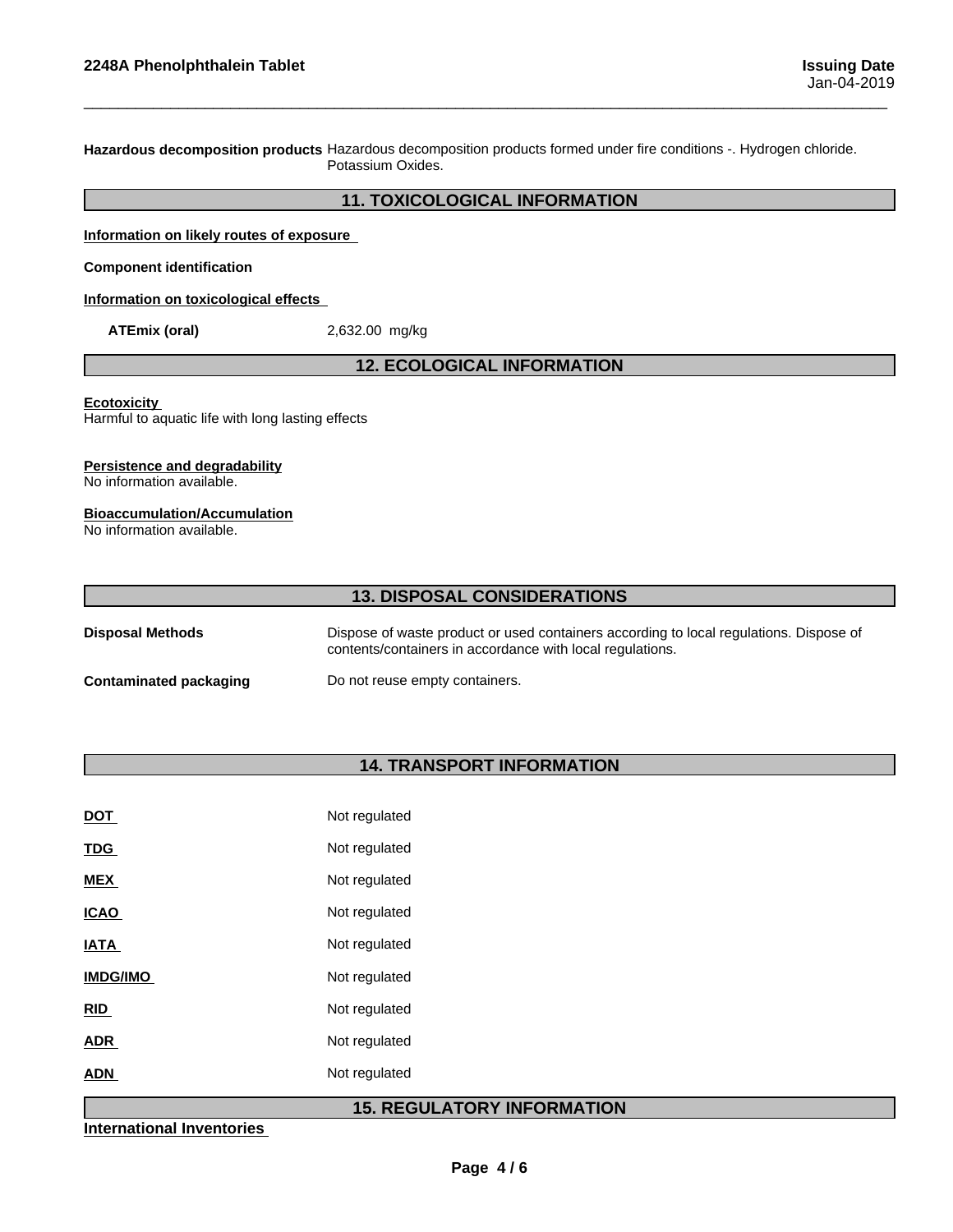| TSCA                 | Complies |  |
|----------------------|----------|--|
| <b>DSL/NDSL</b>      | Complies |  |
| <b>EINECS/ELINCS</b> | Complies |  |
| ENCS                 | Complies |  |
| IECSC                | Complies |  |
| KECL                 | Complies |  |
| PICCS                | Complies |  |
| AICS                 | Complies |  |
|                      |          |  |

#### **Legend:**

**TSCA** - United States Toxic Substances Control Act Section 8(b) Inventory **DSL/NDSL** - Canadian Domestic Substances List/Non-Domestic Substances List **EINECS/ELINCS** - European Inventory of Existing Chemical Substances/European List of Notified Chemical Substances **ENCS** - Japan Existing and New Chemical Substances **IECSC** - China Inventory of Existing Chemical Substances **KECL** - Korean Existing and Evaluated Chemical Substances **PICCS** - Philippines Inventory of Chemicals and Chemical Substances **AICS** - Australian Inventory of Chemical Substances

#### **US Federal Regulations**

#### **SARA 313**

Section 313 of Title III of the Superfund Amendments and Reauthorization Act of 1986 (SARA). This product does not contain any chemicals which are subject to the reporting requirements of the Act and Title 40 of the Code of Federal Regulations, Part 372

 $\overline{\phantom{a}}$  ,  $\overline{\phantom{a}}$  ,  $\overline{\phantom{a}}$  ,  $\overline{\phantom{a}}$  ,  $\overline{\phantom{a}}$  ,  $\overline{\phantom{a}}$  ,  $\overline{\phantom{a}}$  ,  $\overline{\phantom{a}}$  ,  $\overline{\phantom{a}}$  ,  $\overline{\phantom{a}}$  ,  $\overline{\phantom{a}}$  ,  $\overline{\phantom{a}}$  ,  $\overline{\phantom{a}}$  ,  $\overline{\phantom{a}}$  ,  $\overline{\phantom{a}}$  ,  $\overline{\phantom{a}}$ 

#### **SARA 311/312 Hazard Categories**

| Acute health hazard               | No. |  |
|-----------------------------------|-----|--|
| Chronic Health Hazard             | No. |  |
| Fire hazard                       | No. |  |
| Sudden release of pressure hazard | No. |  |
| Reactive Hazard                   | Nο  |  |

#### **CWA** (Clean Water Act)

#### **CERCLA**

This material, as supplied, does not contain any substances regulated as hazardous substances under the Comprehensive Environmental Response Compensation and Liability Act (CERCLA) (40 CFR 302) or the Superfund Amendments and Reauthorization Act (SARA) (40 CFR 355). There may be specific reporting requirements at the local, regional, or state level pertaining to releases of this material

#### **US State Regulations**

**California Proposition 65**

#### **U.S. State Right-to-Know Regulations**

#### **CPSC (Consumer Product Safety Commission) - Specially Regulated Substances**

#### **16. OTHER INFORMATION**

**Stability** 0

**NFPA Health hazard** 0**HMIS Health hazard** 1 **Flammability** 0